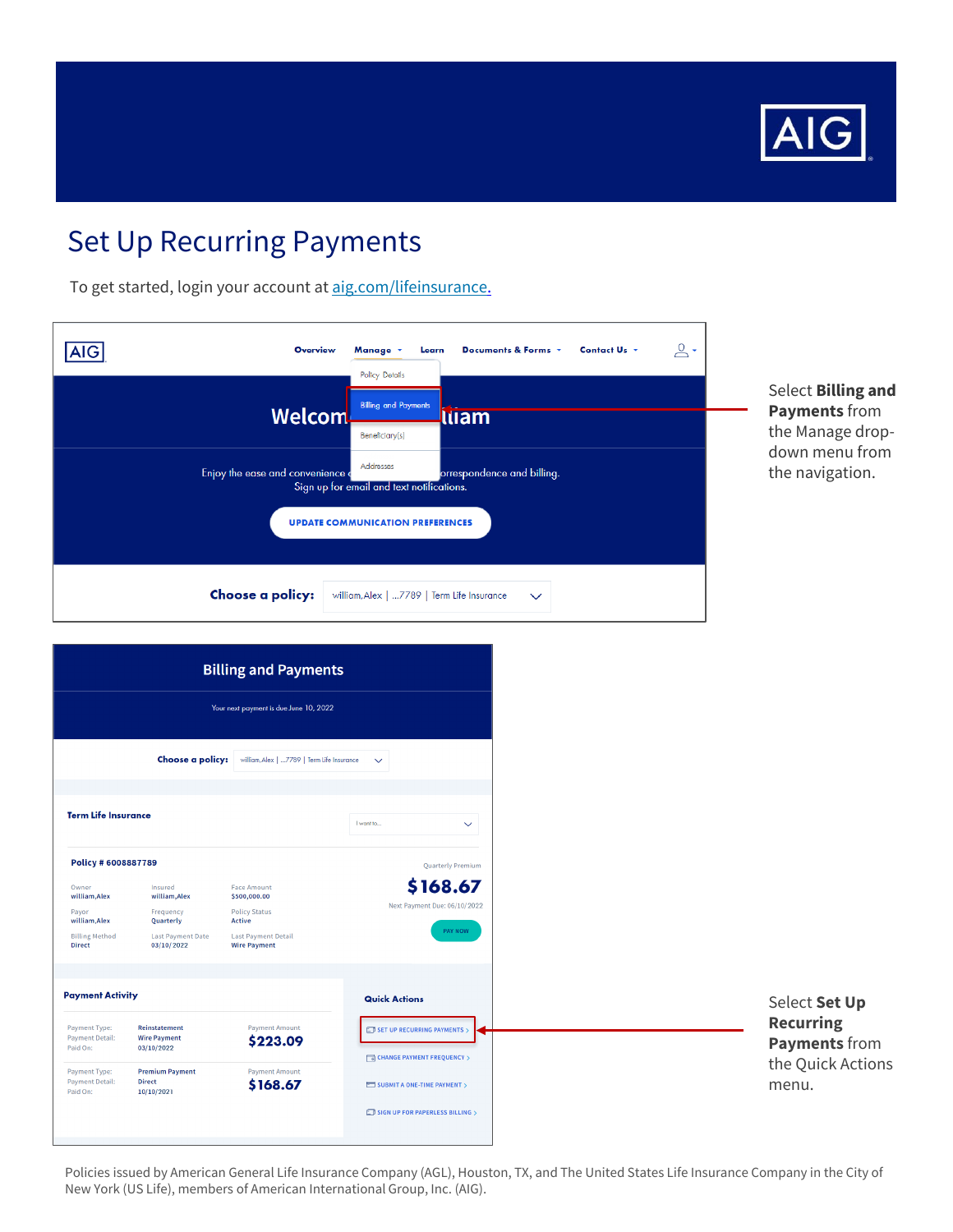Page 2 of 6

| <b>Recurring Payment</b><br>Policy #: 6008887789   Insured: william, Alex                                                           |                                                                      |
|-------------------------------------------------------------------------------------------------------------------------------------|----------------------------------------------------------------------|
| Ŧ<br><b>Confirmation</b><br><b>Review and Authorize</b><br>Select a Payment<br><b>Specify Payment</b><br>Option<br>Frequency/Method | Step 1: Select a<br><b>Payment Option</b>                            |
| <b>Select Payment Option</b><br>$\odot$<br><b>Recurring Payments</b><br>One-Time Payment                                            | <b>Recurring</b><br>Payments should<br>be automatically<br>selected. |
| <b>CONTINUE</b><br><b>BACK</b>                                                                                                      | Click Continue.                                                      |

| <b>Specify Payment Frequency/Method</b><br>Policy #: 6008887789   Insured: william, Alex                                                                                            |                                                                                                                        |                                                                                                                           |
|-------------------------------------------------------------------------------------------------------------------------------------------------------------------------------------|------------------------------------------------------------------------------------------------------------------------|---------------------------------------------------------------------------------------------------------------------------|
| $\overline{\mathbf{2}}$<br>(Д<br><b>Review and Authorize</b><br>Confirmation<br>Select a Payment<br><b>Specify Payment</b><br>Option<br>Frequency/Method                            |                                                                                                                        | <b>Step 2: Specify</b><br><b>Payment</b><br><b>Frequency/Method</b><br>First, Select                                      |
| <b>Select Frequency and Amount</b><br>Annual payments of \$636.48<br>Semi-annual payments of \$330.97<br>$\bullet$<br>Quarterly payments of \$168.67<br>Monthly payments of \$54.42 | <b>Specify Payment Method and Date</b><br><b>Payment Method</b><br>Direct Billing<br><b>ADD/UPDATE PAYMENT DETAILS</b> | <b>Frequency and</b><br>Amount.<br>Next, click<br>Add/Update<br><b>Payment Details to</b><br>add a new payment<br>method. |
| <b>BACK</b>                                                                                                                                                                         | <b>CONTINUE</b>                                                                                                        |                                                                                                                           |

Policies issued by American General Life Insurance Company (AGL), Houston, TX, and The United States Life Insurance Company in the City of<br>New York (US Life), members of American International Group, Inc. (AIG).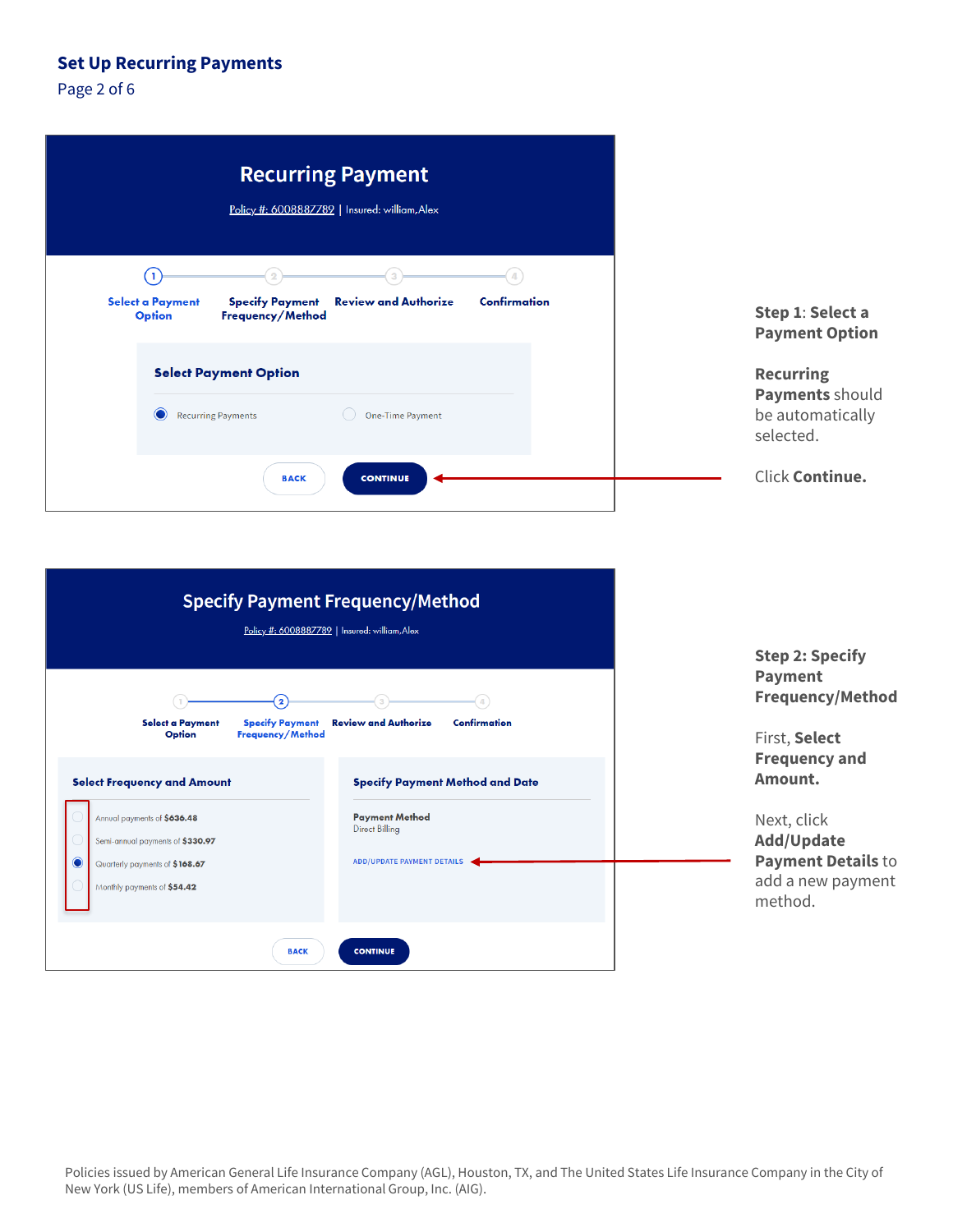Page 3 of 6

| <b>Specify Payment F</b>                                                     | $\times$<br><b>Add/Update Payment Details</b>                          |                    |
|------------------------------------------------------------------------------|------------------------------------------------------------------------|--------------------|
| Policy #: 6008887789                                                         | * Bill Method<br><b>Bank Draft</b>                                     | Select Bank Draft. |
| Select a Payment Specify Payment<br><b>Frequency/Method</b><br><b>Option</b> | $\bullet$<br><b>Direct Billing</b><br><b>CANCEL</b><br><b>CONTINUE</b> |                    |





 Policies issued by American General Life Insurance Company (AGL), Houston, TX, and The United States Life Insurance Company in the City of New York (US Life), members of American International Group, Inc. (AIG).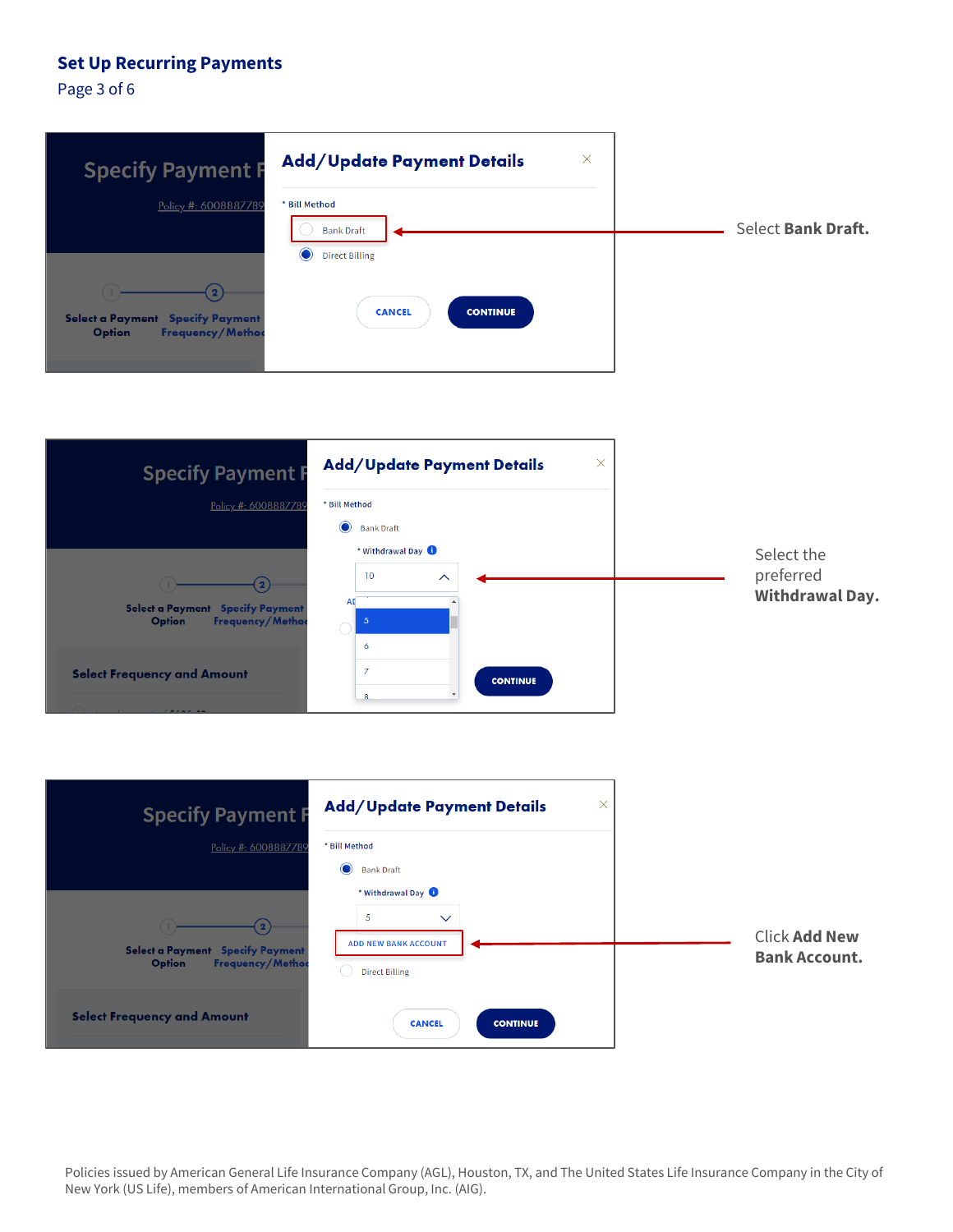## Page 4 of 6

| <b>Specify Payment</b>                                                   | <b>Payment Account</b>                                   | ×                                       | Select the <b>Account</b><br>Type from the<br>dropdown and |
|--------------------------------------------------------------------------|----------------------------------------------------------|-----------------------------------------|------------------------------------------------------------|
| Policy #: REGJAN040                                                      | * Account Type                                           |                                         | enter the First and                                        |
|                                                                          |                                                          |                                         | <b>Last Name of the</b>                                    |
| (2)                                                                      | * First and Last Name on Account(Primary Account Holder) |                                         | Primary Account<br>Holder.                                 |
| Select a Payment<br><b>Specify Payment</b><br>Option<br>Frequency/Method |                                                          |                                         | Verify the address                                         |
|                                                                          | <b>Company Name(For Business Account Only)</b>           |                                         | is correct. If it is                                       |
| <b>Select Frequency and Amount</b>                                       |                                                          | <b>EDIT ADDRESS</b>                     | not correct, click<br><b>Edit Address to</b>               |
| Annual payments of \$818.40                                              | * Address Line 1(Primary Holder)                         | <b>Address Line 2</b>                   | update.                                                    |
| Semi-annual payments of \$425.57                                         | 2929 Allen Parkway                                       | Suite 1                                 |                                                            |
| Quarterly payments of \$216.88                                           | * City                                                   | * State                                 | Enter the Date Of<br><b>Birth of the</b>                   |
| Monthly payments of \$70.79                                              | Houston                                                  | TX                                      | <b>Primary Account</b>                                     |
| <b>STOP RECURRING PAYMENTS</b>                                           | * Zip Code                                               | * Date Of Birth(Primary Account Holder) | Holder                                                     |
|                                                                          | 77009                                                    | 曲<br>MM/DD/YYYY                         |                                                            |
|                                                                          |                                                          |                                         | Scroll down to                                             |
| Annual payments of \$818.40                                              | * Routing Number <sup>1</sup>                            | * Bank Name                             | enter your account                                         |
| Semi-annual payments of \$425.57                                         |                                                          |                                         | details                                                    |
| Quarterly payments of \$216.88                                           | * Account Number                                         | * Confirm Account Number                | • Routing<br><b>Number</b>                                 |
| Monthly payments of \$70.79                                              |                                                          |                                         | <b>Account</b>                                             |
| <b>STOP RECURRING PAYMENTS</b>                                           | * SSN/TIN/EID <b>O</b>                                   | <b>Payment Account Nickname</b>         | <b>Number</b>                                              |
|                                                                          | SHOW                                                     |                                         | <b>SSN/TIN/EID</b><br>$\bullet$                            |
|                                                                          | <b>CANCEL</b>                                            | <b>CONTINUE</b>                         | Click Continue.                                            |
| <b>BACK</b>                                                              |                                                          |                                         |                                                            |

| Add/Update Payment Details<br>$\times$<br><b>Specify Payment F</b>              |                                                                                            |                                                  |
|---------------------------------------------------------------------------------|--------------------------------------------------------------------------------------------|--------------------------------------------------|
| Policy #: 6008887789                                                            | * Bill Method                                                                              |                                                  |
|                                                                                 | $\bullet$<br><b>Bank Draft</b>                                                             |                                                  |
|                                                                                 | * Withdrawal Day 1                                                                         |                                                  |
|                                                                                 | 5<br>$\checkmark$                                                                          |                                                  |
| <b>Specify Payment</b><br>Select a Payment<br>Frequency/Method<br><b>Option</b> | Wells Fargo Bank, National Association  <br>Ő<br><b>DELETE</b><br>112233445566   111900659 | Select the <b>New</b><br><b>Bank Account you</b> |
|                                                                                 | <b>ADD NEW BANK ACCOUNT</b>                                                                | just entered.                                    |
| <b>Select Frequency and Amount</b>                                              | <b>Direct Billing</b>                                                                      | <b>Click Continue.</b>                           |
| Annual payments of \$636.48<br>Semi-annual payments of \$330.97                 | <b>CANCEL</b><br><b>CONTINUE</b>                                                           |                                                  |

Policies issued by American General Life Insurance Company (AGL), Houston, TX, and The United States Life Insurance Company in the City of New York (US Life), members of American International Group, Inc. (AIG).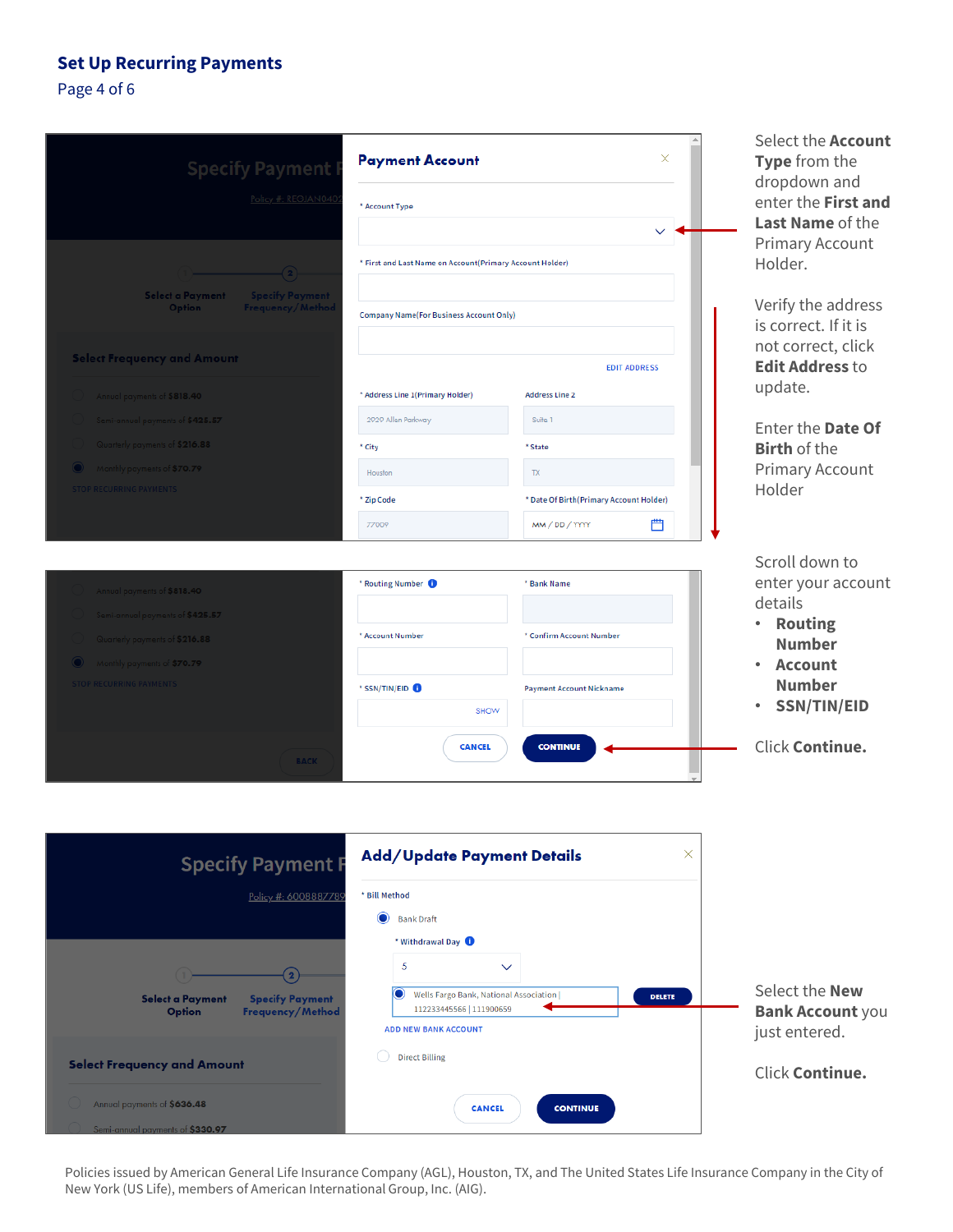Page 5 of 6

| <b>Specify Payment Frequency/Method</b><br>Policy #: 6008887789   Insured: william, Alex                                                                                                                                                                                                                                                                                                                                                      |                 |
|-----------------------------------------------------------------------------------------------------------------------------------------------------------------------------------------------------------------------------------------------------------------------------------------------------------------------------------------------------------------------------------------------------------------------------------------------|-----------------|
| $\mathbf{2}$<br><b>Specify Payment</b><br><b>Review and</b><br>Confirmation<br><b>Select a Payment</b><br>Frequency/Method<br>Authorize<br>Option                                                                                                                                                                                                                                                                                             |                 |
| <b>Select Frequency and Amount</b><br><b>Specify Payment Method and Date</b><br><b>Payment Method</b><br>Annual payments of \$636.48<br>O<br><b>Bank Draft</b><br>Wells Fargo Bank, National Association, Account No.<br>Semi-annual payments of \$330.97<br>O<br>112233445566<br>$\bullet$<br>Quarterly payments of \$168.67<br><b>Withdrawal Day</b><br>5<br>Monthly payments of \$54.42<br>$\bigcirc$<br><b>ADD/UPDATE PAYMENT DETAILS</b> |                 |
| <b>BACK</b><br><b>CONTINUE</b>                                                                                                                                                                                                                                                                                                                                                                                                                | Click Continue. |

| <b>Review and Authorize</b>                                                                                                                                                                                                                                                  |                                                                                                                   |                                                                                                                                                    |                                                                         |
|------------------------------------------------------------------------------------------------------------------------------------------------------------------------------------------------------------------------------------------------------------------------------|-------------------------------------------------------------------------------------------------------------------|----------------------------------------------------------------------------------------------------------------------------------------------------|-------------------------------------------------------------------------|
|                                                                                                                                                                                                                                                                              | Policy #: 6008887789   Insured: william, Alex                                                                     |                                                                                                                                                    |                                                                         |
|                                                                                                                                                                                                                                                                              |                                                                                                                   | jз                                                                                                                                                 |                                                                         |
| Select a Payment<br>Option                                                                                                                                                                                                                                                   | <b>Specify Payment</b><br>Frequency/Method                                                                        | <b>Confirmation</b><br><b>Review and</b><br><b>Authorize</b>                                                                                       | <b>Step 3: Review</b>                                                   |
| <b>Policy: Term Life Insurance</b>                                                                                                                                                                                                                                           |                                                                                                                   | <b>Payment Amount</b>                                                                                                                              | and Authorize                                                           |
| Owner<br>Insured<br>william, Alex<br>william, Alex                                                                                                                                                                                                                           | <b>Face Amount</b><br>\$500,000.00                                                                                | \$168.67/Quarterly<br><b>Next Payment Due: 06/10/2022</b>                                                                                          | Review the details<br>for your recurring<br>payments on this<br>screen. |
| <b>Payment Details</b>                                                                                                                                                                                                                                                       |                                                                                                                   | EDIT                                                                                                                                               | Click <b>Edit</b> or the<br><b>Back</b> button if you                   |
| <b>Payment Option</b><br><b>Recurring Payments</b>                                                                                                                                                                                                                           | <b>Payment Method</b><br><b>Bank Draft</b><br>Wells Fargo Bank, National Association,<br>Account No. 112233445566 | Withdrawal Day<br>5                                                                                                                                | need to change the<br>Payment Details.                                  |
| Frequency<br>Quarterly                                                                                                                                                                                                                                                       |                                                                                                                   |                                                                                                                                                    | If you are satisfied<br>with the                                        |
| card indicated above for the noted amount on the payment date indicated. All outstanding premiums due will be processed with this transaction.(This is not<br>applicable to policies on Direct Billing, wherein you are authorizing a change to the billing frequency only.) |                                                                                                                   |                                                                                                                                                    | information, select<br>the checkbox to                                  |
| applicable) since only one Bank Account can be used.<br><b>TERMS AND CONDITIONS</b>                                                                                                                                                                                          |                                                                                                                   | Please note, changes to the Bank Account (set-up/update Recurring Bank Draft Payments), will affect the 'Premium payment' and 'Loan repayment' (if | authorize.                                                              |
|                                                                                                                                                                                                                                                                              | <b>BACK</b>                                                                                                       | <b>CONTINUE</b>                                                                                                                                    | Click Continue.                                                         |

Policies issued by American General Life Insurance Company (AGL), Houston, TX, and The United States Life Insurance Company in the City of New York (US Life), members of American International Group, Inc. (AIG).